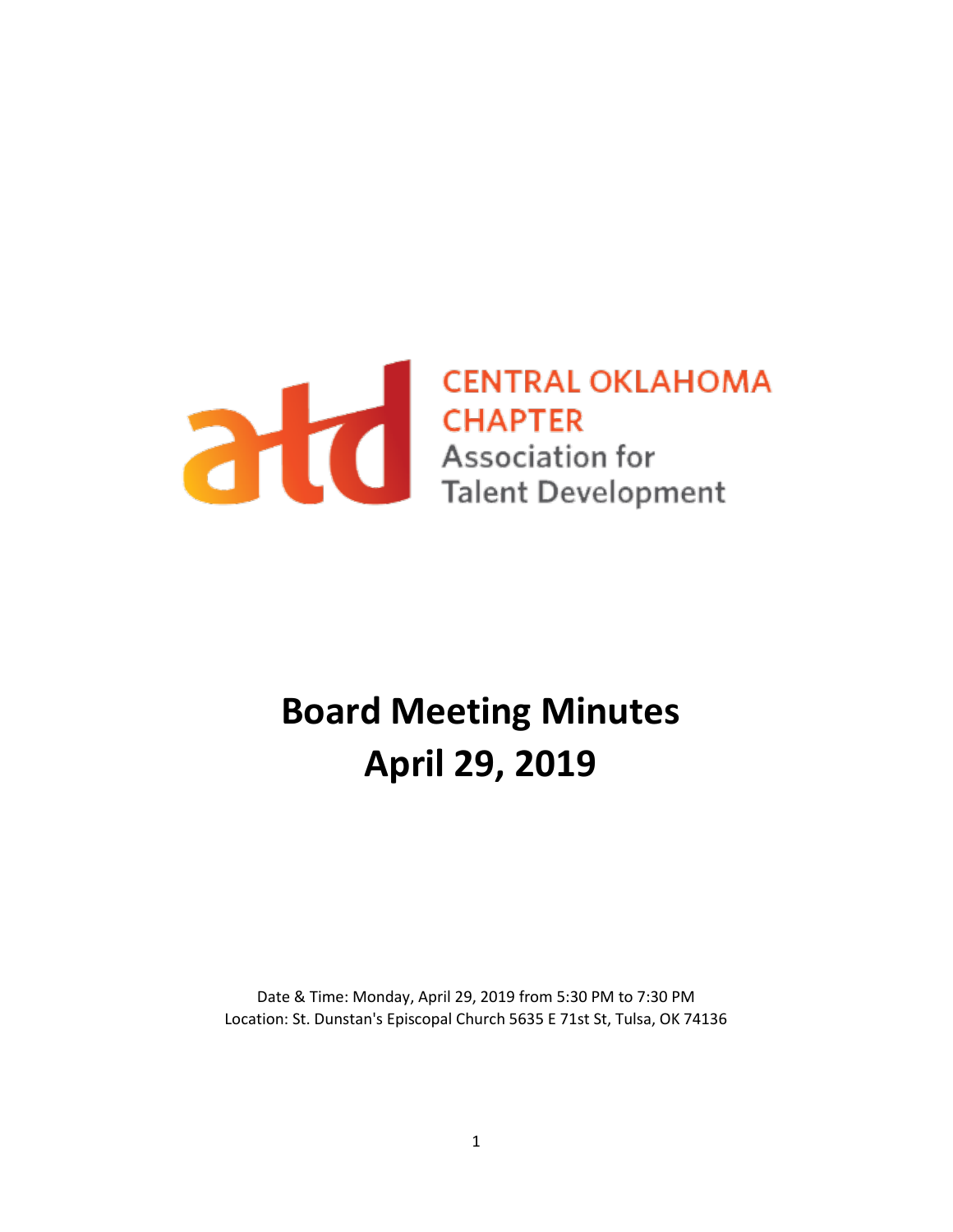# **Call Meeting to Order**

• Meeting called to order by Betty Merritt at 5:49 pm

# **Roll Call**

- Roll Call performed by Betty Merritt
- Board members in attendance:
	- o Betty Merritt, President
	- o Joy Dyer, President Elect
	- o Paula Hanger, Director of Finance
	- o Marina Knoll, VP of Finance
	- o Jeremiah Shaw, VP of Programs
	- o BJ Glover, VP of Outreach and Volunteer Development
	- o Susan Donnelly, VP of Communications
- Betty Merritt declared a quorum present.

# **Administrative**

• Review 2019 Goals

# **Financial**

- Financial Reports for 2019 YTD Review
	- **BJ Glover Motion to move to credit union. Paula Hanger 2nd, APPROVED**
	- $\div$  Susan will send list of requirements to open the account.
- Recommend to look into secure wifi hotspot for events for credit card security.

# **Membership**

• Proposal for a 6 month prepay for six programs. If we canceled, member could attend the following meeting.

# **Jeremiah motioned, BJ 2nd APPROVED**

- Create a member only section on website.
	- $\div$  Upload available presentations from speakers when available.

# **Community Connection**

- YTD Events
	- o Clothing Drive
	- o Donated Food
	- o Volunteer Shared Tree
- Next Event Cristo Rey will be scheduled in volunteer in October.

#### **Programs**

• Programming Scheduled up to August.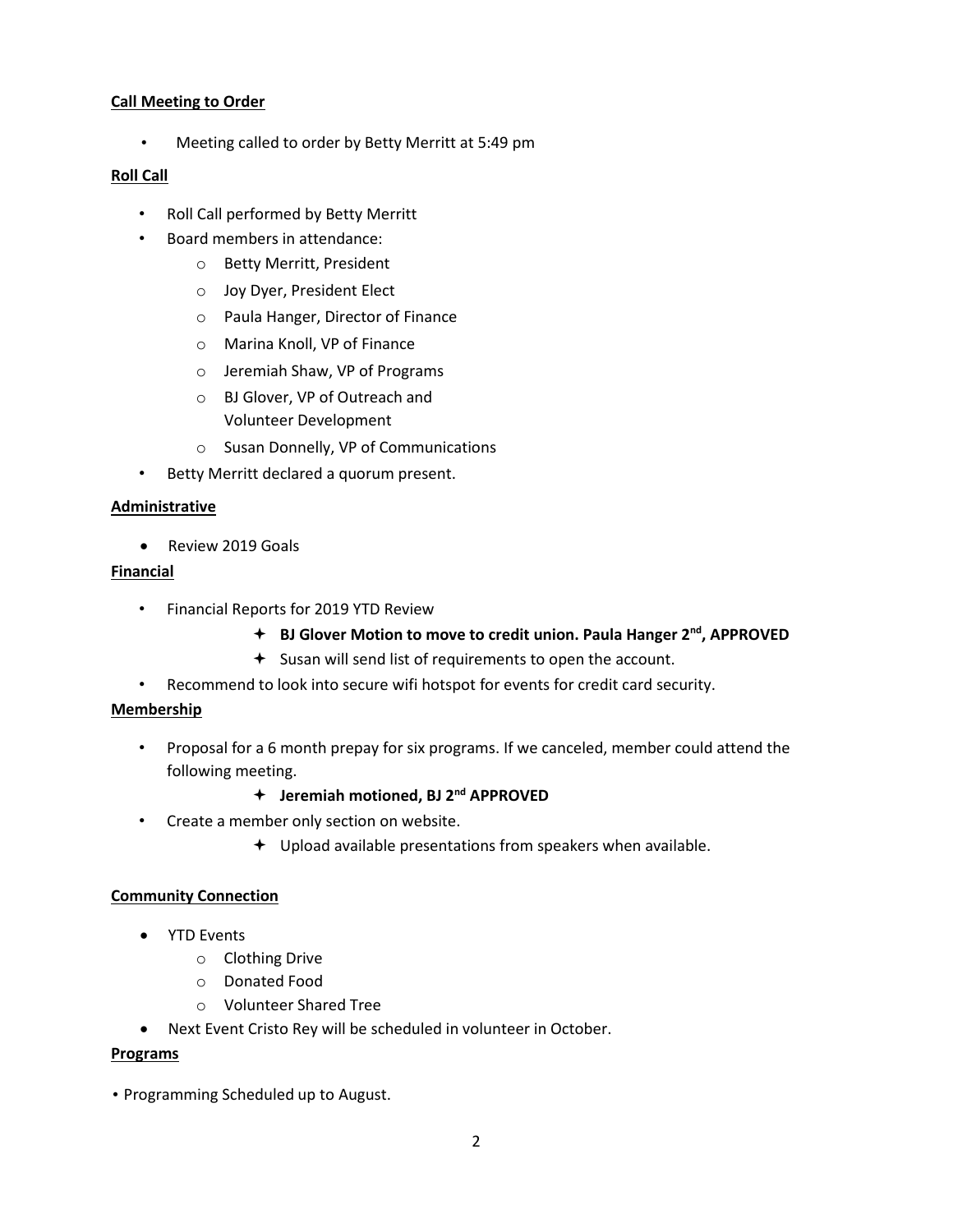- Identify other possible venues for both monthly and biannual event.
- Check on OKC Health Department Facility.

# **Communications**

- Feedback on President's Newsletter.
- Contact List is on the site.
- Finalize Marketing Plan for 2019
- Social Media LinkedIn account created.

# **2019 Board Plans**

- Discuss board member terms.
- The director of finance position will need to be filled the following year.

# **Adjourn Meeting**

• Meeting adjourned by Merritt at 7:42 pm.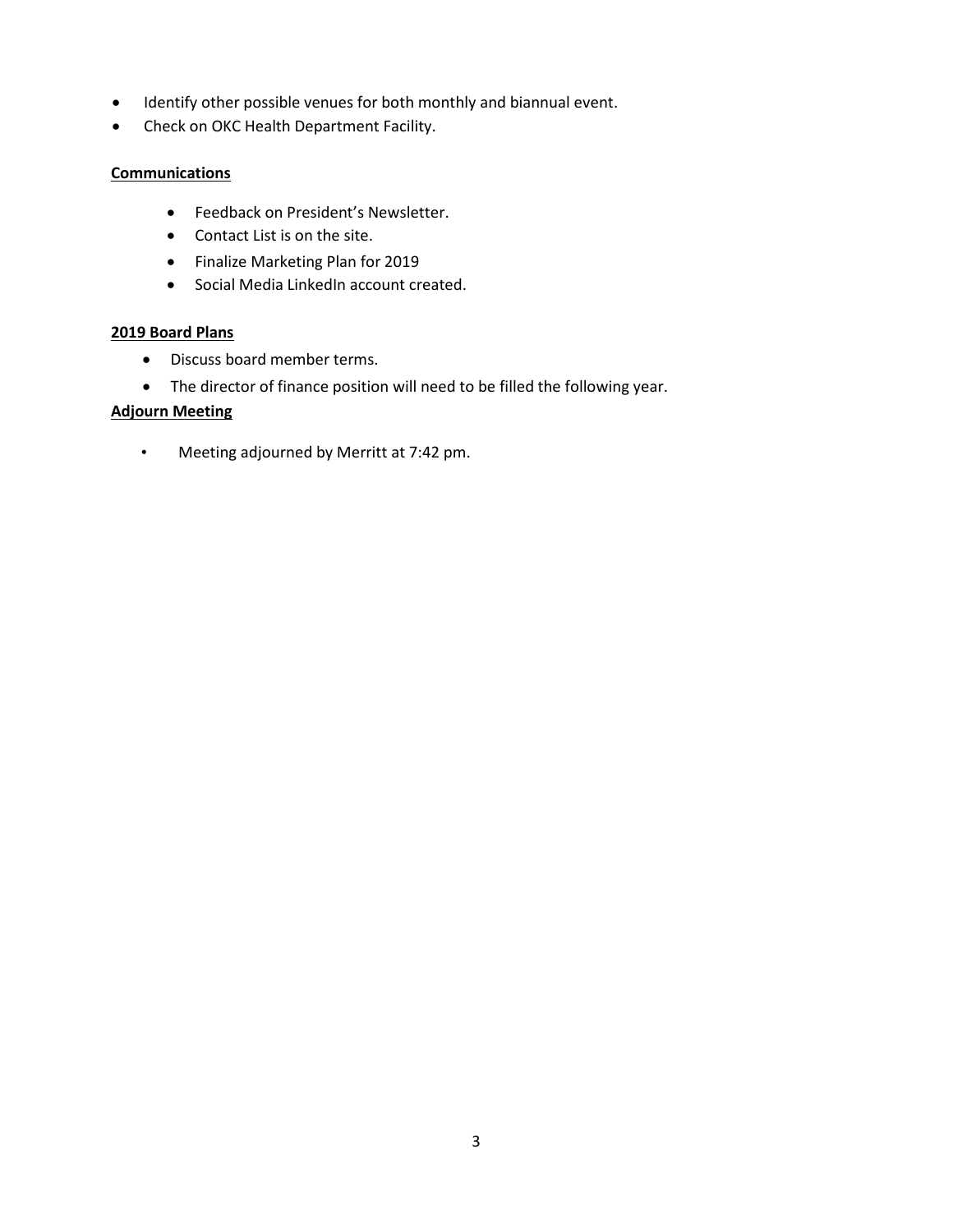Q1 Finances



| <b>OPENING ACCOUNT BALANCE AS OF:</b> |   |                  |        |                |               |
|---------------------------------------|---|------------------|--------|----------------|---------------|
|                                       |   | 01/01/19         |        |                | \$26,025.54   |
|                                       |   |                  |        |                |               |
|                                       |   | <b>DEBITS</b>    |        | <b>CREDITS</b> | <b>TOTALS</b> |
| <b>EXPENSES:</b>                      |   |                  |        |                |               |
| <b>Monthly Meeting Expense</b>        | s | 348.35           |        |                |               |
| <b>Board Member Expense</b>           | s | 104.41           |        |                |               |
| Web / E-Mail Expense                  |   |                  |        |                |               |
| Printing / Postage Expense            |   |                  |        |                |               |
| <b>Other Expense</b>                  | s | 189.79           |        |                |               |
| Fees                                  | s | 50.00            |        |                |               |
| <b>Conference Expense</b>             |   |                  |        |                |               |
| PayPal Expense                        |   |                  |        |                |               |
| <b>Membership Expense</b>             |   |                  |        |                |               |
| <b>REVENUE:</b>                       |   |                  |        |                |               |
| <b>Monthly Meetings</b>               |   |                  | s      | 101.85         |               |
| Membership                            |   |                  |        |                |               |
| <b>Various Credits</b>                |   |                  | s<br>s | 1.47           |               |
| Conference                            |   |                  |        |                |               |
|                                       |   |                  |        |                |               |
| <b>TOTALS:</b>                        | s | 692.55 \$ 103.32 |        |                |               |
|                                       |   |                  |        |                |               |
| <b>CASH ACCOUNT BALANCE AS OF:</b>    |   | 01/31/19         |        |                | \$25,436.31   |

| Feb-19                                |                                   |    |               |                   |               |
|---------------------------------------|-----------------------------------|----|---------------|-------------------|---------------|
| <b>OPENING ACCOUNT BALANCE AS OF:</b> |                                   |    | 02/01/19      |                   | \$25,436.31   |
|                                       |                                   |    |               |                   |               |
|                                       |                                   |    | <b>DEBITS</b> | <b>CREDITS</b>    | <b>TOTALS</b> |
| <b>EXPENSES:</b>                      |                                   |    |               |                   |               |
|                                       | <b>Monthly Meeting Expense</b>    | s. | 512.52        |                   |               |
|                                       | <b>Board Member Expense</b>       | s  | 96.25         |                   |               |
|                                       | Web / E-Mail Expense              |    |               |                   |               |
|                                       | <b>Printing / Postage Expense</b> |    |               |                   |               |
|                                       | <b>Other Expense</b>              | s  | 25.20         |                   |               |
|                                       | Fees                              | s  | 5.00          |                   |               |
|                                       | <b>Conference Expense</b>         |    |               |                   |               |
|                                       | PayPal Expense                    |    |               |                   |               |
|                                       | <b>Membership Expense</b>         |    |               |                   |               |
|                                       |                                   |    |               |                   |               |
| <b>REVENUE:</b>                       |                                   |    |               |                   |               |
|                                       | <b>Monthly Meetings</b>           |    |               | 640.00            |               |
|                                       | Membership                        |    |               | 100.00<br>s       |               |
|                                       | <b>Various Credits</b>            |    |               | $$1,257.19$ ?     |               |
|                                       | Conference                        |    |               | \$1,206.00 ?      |               |
|                                       |                                   |    |               |                   |               |
| <b>TOTALS:</b>                        |                                   | s  |               | 638.97 \$3,203.19 |               |
|                                       |                                   |    |               |                   |               |
|                                       |                                   |    |               |                   |               |
| <b>CASH ACCOUNT BALANCE AS OF:</b>    |                                   |    | 02/28/19      |                   | \$28,000.53   |